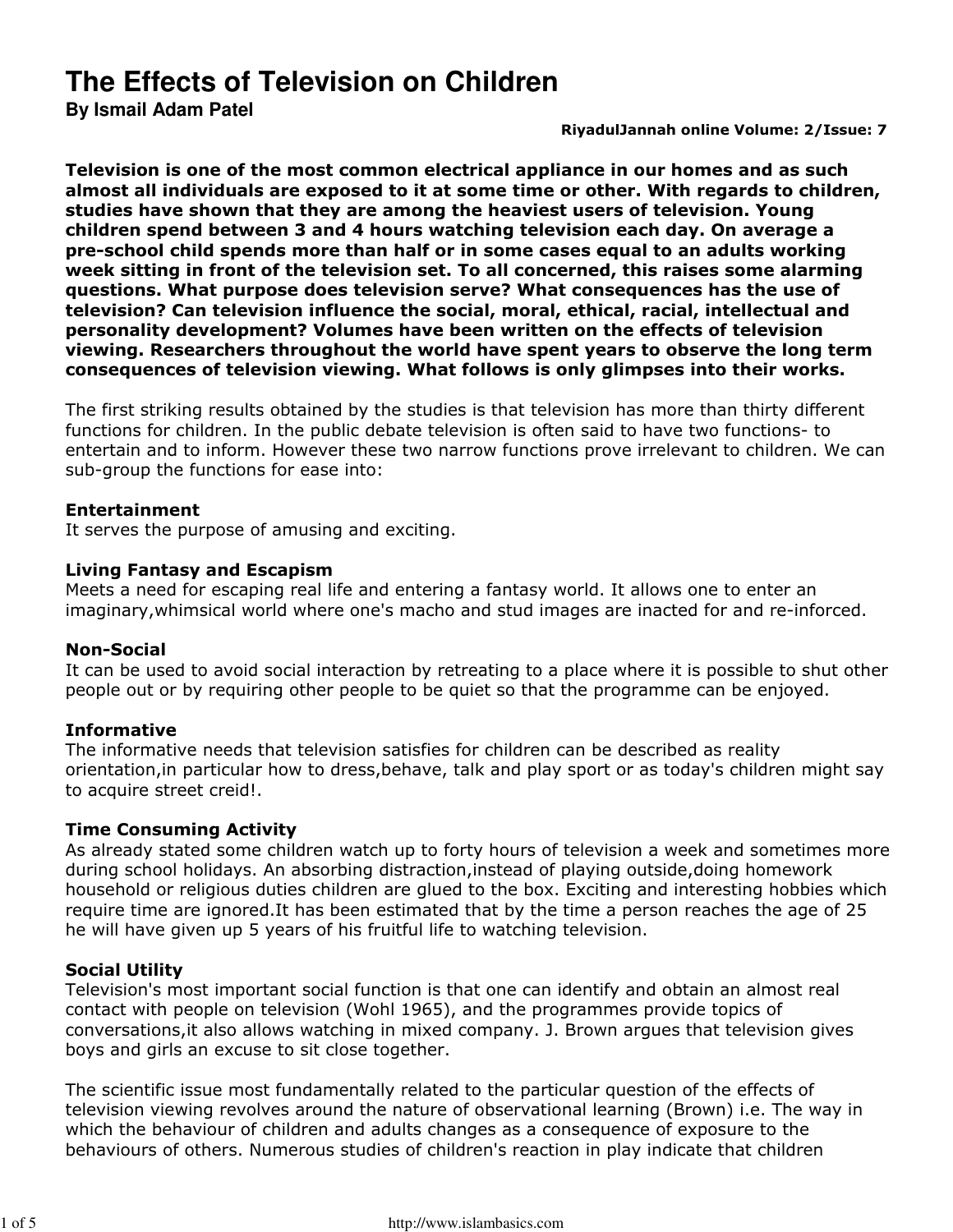watching another person will subsequently act in the same or similar manner. All the investigators have acknowledged that a child's values, knowledge and behaviour may be developed and moulded at least in part by observational learning. Young children's observation of others on films has been shown to produce an impressive level of learning of unfamiliar behaviours (Coates 1969). Studies into social learning and imitation shows:

Children will imitate the behaviour of models from television programmes if they see the behaviours as being more rewarding. If the imitated behaviour is further acclaimed by peer groups than re-enforcement will occur and a 'permanent' manifestation of behaviour will take place. Howett 1971, with empirical support argued that children who lack older siblings or peers to supply salient models for their behaviour are more likely to adopt the behaviours modelled on television. Experiments have shown that children and adults, as a consequence of watching violent films, are inclined to display more aggressive behaviour.

Television appears to effect other activities because television leaves little time for an activity requiring prolonged concentration. Thus the child's life becomes busier around the television, and it is the implication of this value of television over and above other activities and people and the absence of ' free time ' which may be the greatest cause of concern.

As well as learning bad conduct children can learn and enrich their behaviour from television. An educational programme called Sesame Street was introduced to enrich the knowledge of children with poor family educational background. However, far from decreasing the gap between the child from impoverished environment and the educational advantaged family, the gap widened, (Filipson 1972). Children from the educationally advantaged class gained more from the programme as their parents encouraged them to watch the programme more than the educationally impoverished family. Rather than decreasing the gap in educational standards, it achieved to increase it. Irrespective of some good intentions by producers in screening educationally beneficial programmes, if the programmes are not being viewed by children and encouraged by the parents, as is the case, then television only plays a devastating role in the social structure.

We are all too familiar with incidents in which a child has attempted to replicate behaviour he has just observed on television - occasionally with tragic consequences. Given the fact that there is excessive violence and sex on television and our children are continually exposed to such material, one must be concerned of the impact of such violent and sexual content on our children.

Researchers have shown that children from kindergarten onward apparently do understand the behavioural content of television programmes. Experiments with four year-old demonstrated that depiction of highly salient, repeated consequences for aggressive behaviour will influence both play behaviour and verbal reports of behavioural solutions to fairly common situations involving interpersonal conflict.

A. Stein and L. Friedrich at the Pennsylvania University assessed the effect of exposing Pre-school children to a ' diet ' of either anti-social, pro-social, and neutral television programmes. The overall results indicated that children who were adjudged to be initially somewhat more aggressive became significantly more aggressive as a result of viewing anti-social programmes.

R.Liebert and R.Baron of university of New York assessed young children's willingness to hurt another child after viewing either aggressive or neutral television programmes. Children who viewed aggressive programmes exhibited a greater preference for playing with weapons and aggressive toys than did the children who had watched the neutral programme.

Stein and Friedrich concluded "Children who initially are high in aggression respond to aggressive television programmes with higher levels of aggression than they would under neutral conditions". To measure pro-social self control i.e. Obedience, tolerance of delay, and task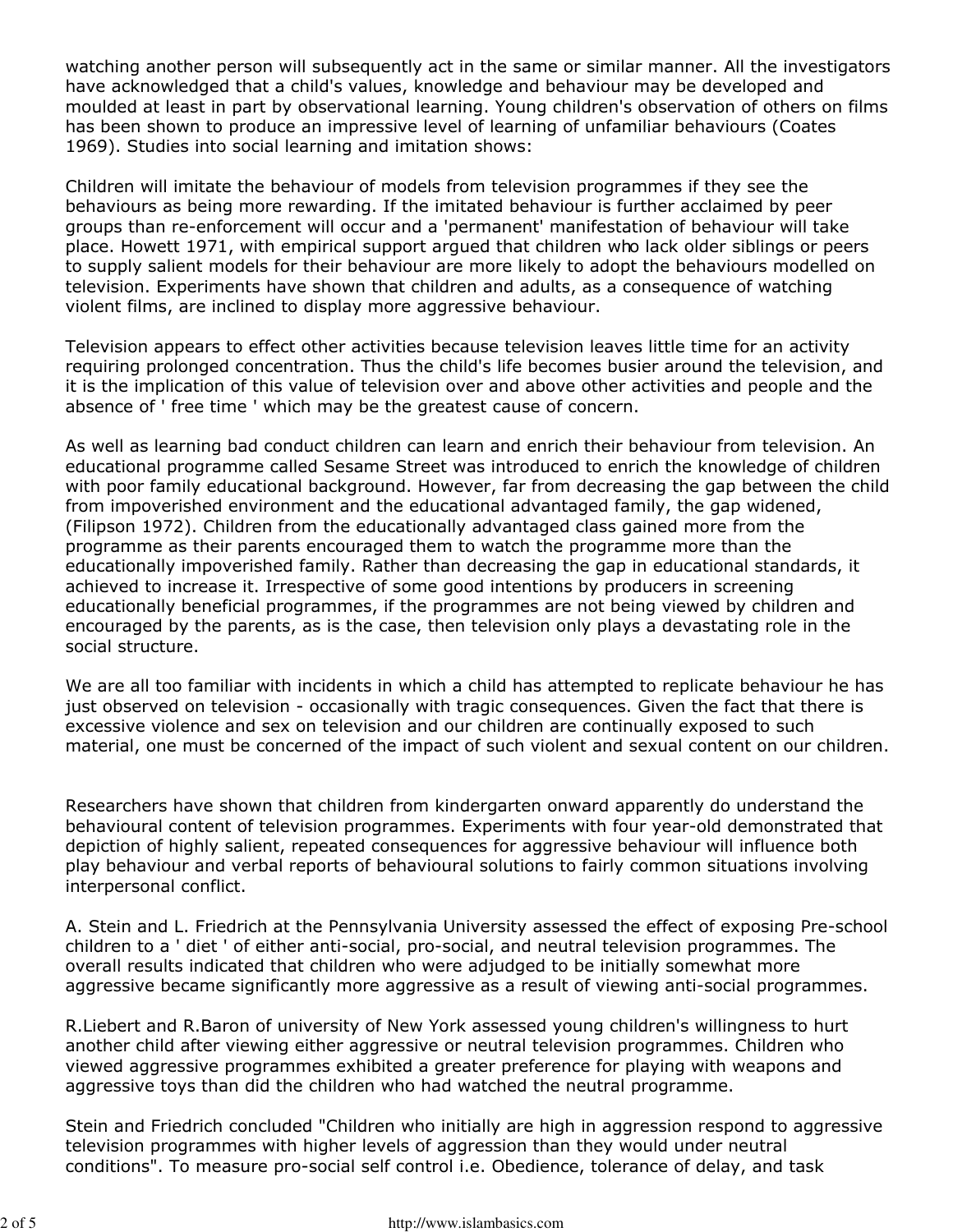persistence, results showed clearly that children exposed to anti-social television programmes subsequently displayed very lower levels of self-control on each and every of these measures.

Under some circumstances, exposure to television aggression can lead children to accept what they have seen as a partial guide for their actions. As a result the present entertainment offering of the television medium contributes in some measure to the physical and verbal aggressive behaviour of many children and to the disrespect of societies and individuals. Such an effect has been shown in a wide variety of situations.

Many children (choose to watch) and are continually exposed to television violence and take them to be a reflection of the real world. This may lead to the belief that violence and crime are frequent occurrence in the society and to the approval of violent behaviour. This finding is as important as the finding of an association between television violence and aggressive behaviour itself. These youngsters may become inured to violence and later as citizens be indifferent to its occurrence- this implication is not trivial.

So far we have shown the short term effects of viewing televised violence but what are the long term cumulative impact of viewing violence?

Lefkowitz et al investigated the development of aggressive behaviour in children by studying the same boys and girls over a ten year period, at ages 8 and 18. He found for boys that the results indicated preference for violent programmes at age eight was significantly related to aggressive and delinquent behaviour at age eighteen. For girls this relationship was in the same direction but less strong. Thus we can conclude that preferring violent television programme at age eight is at least one cause of the aggressive and anti social behaviour displayed ten years later.

In summary;

\* Extensive violence viewing precedes some long run manifestation of aggressive behaviour.

\* Television programme contain excessive amount of violence and children can remember and learn from such programmes.

\* There is a clear evidence that exposure to violent television programmes produce greater subsequent aggression than one would find without television.

\* Television leads a person to be indifferent to violence in real life.

\* Not only does television change the short term behaviour and beliefs but also the long term.

The theory of observational learning has been very quickly picked up by commercial companies who have poured millions of pounds in to advertising their products on television. Mothers report that television advertisement influences their children and thus the children attempt to influence purchases. Adults also acquire consumer attitude and skills from television advertisement. Existing research indicate young children are more likely to believe claims made in commercials. Thus the Federal Trade Committee of U.S.A. has argued that the television advertisement directed to '' children too young to understand the selling purpose of or otherwise comprehend or evaluate the advertisement is inherently unfair and deceptive and should therefore be banned (FTC Staff report 1978). Brown states it is clear that children pay attention to television commercials, their level of attention seems to be on several factors, attention is greatest if the products are relevant to children, higher level of audio complexity or physical action e.g. lively music, singing, rhyming sound effects and animation. The '' Which? way to health report of 1993 ''states television advertisement is changing the habits of our food consumption. They have found heavily advertised food products make a large proportion of the average child's diet. The concern lies in the fact that most advertised food products for children and adults have excessive sugar and fatty components. In 1990 alone, food manufactures spent more than  $E$  460 million advertising their products. An interesting statistic showed that a child who only watches one hour of television a day and Saturday morning would see nearly one hundred ads for food and drinks. For Muslim parents this fact must raise alarming questions ! As stated, if television changes the diet habits, then how much is television influencing our children towards haram food and towards the consumption of alcohol? Pause and think to what we are teaching our children in our homes.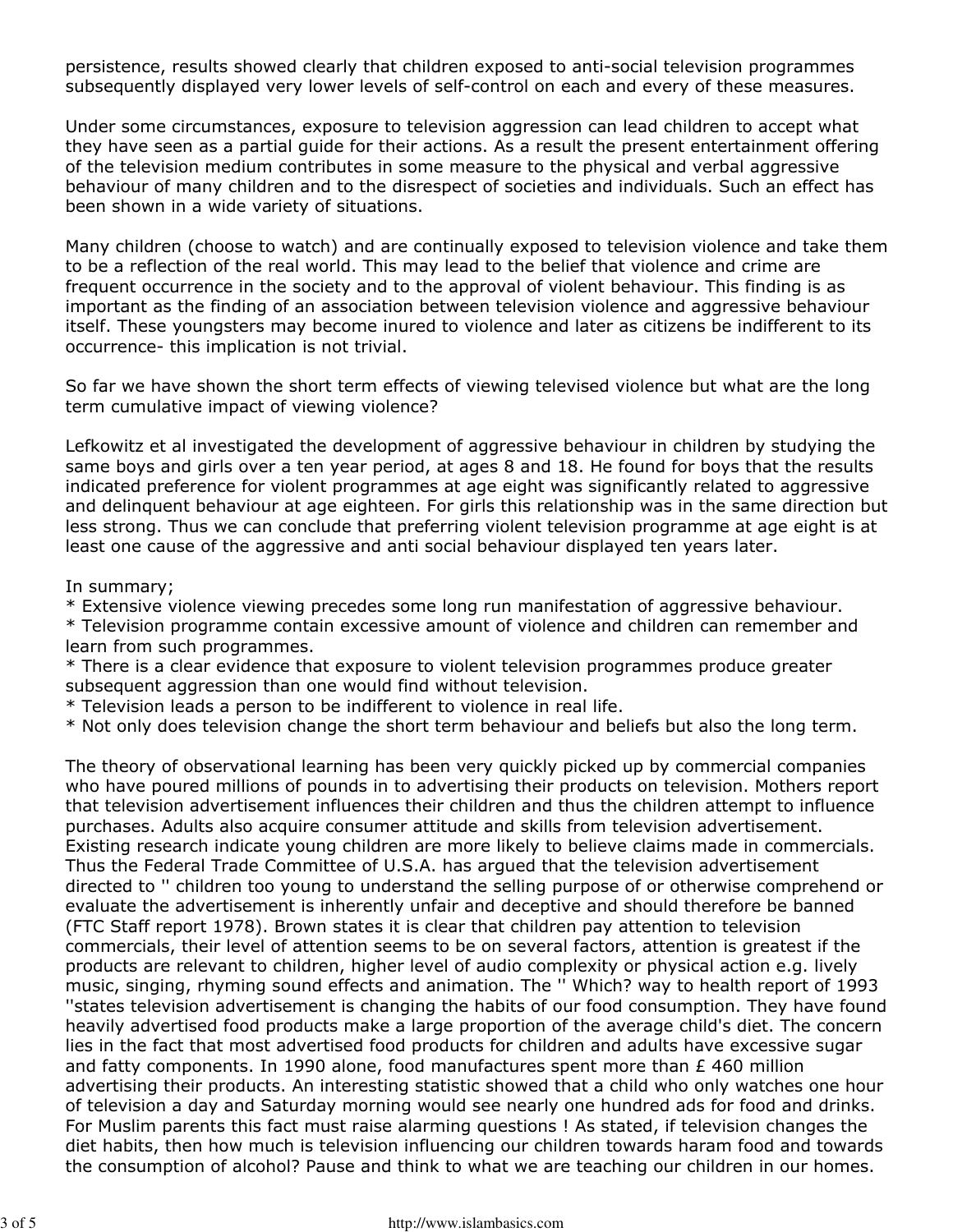The effectiveness of television advertising is well documented and the Church of England has seized the opportunity. As from this year the Church will be screening ads promoting the church and the Christian faith. The ad is already being screened in the South of England and by the end of the year they will cover the whole country.

So far we have looked at how children's and adults aggressive behaviour changes after exposure to violent films. What then happens after years of exposure to sexual scenes, adultery and homosexuality? Maybe a couple of disturbing reports will suffice. In 1992, 16 year old school children in the South of England were asked a single question on whether they have had sexual intercourse. The results were shocking and showed 60 % of the 16 year olds questioned had experienced sex and were no longer virgins. Last year alone, more than eight thousand girls under the age of 16 were reported pregnant. This is almost two girls to every secondary school in the country. Do not, for a second, laze and think that these figures relate to the English community only. I am afraid this harrowing facts are also reflective of today's Muslim community in the United Kingdom. Not only are sexual relationship made trivial by television but sexual deviant behaviour such as homosexuality, sado-masochism, and adultery are portrayed as in vogue.

We have now evidence that children who watch a lot of television and particularly entertainment programmes are often emotionally insecure and have often unsatisfactory relationship with parents, peers, and other individuals in their immediate surroundings. Of the twenty to forty hours of television children watch each week, most of it is not designed with children's welfare in mind and most programmes, to say the least, are either aggressive, obsceine, racist, pornographic, and / or blasphemous (Brown).

As television competes with other activities and experiences in a child's life, parents role in providing alternatives are crucial. Moreover their own attitudes and beliefs both about television and about life in general are important determinants of children's response to television. Television may be a socialising force but it interacts in complex ways with all of the other forces in a child's life to determine the patterns of socialisation for that child. Much of televisions power and influence over adults and children lies in its capacity to strike deep emotional chords in viewers and to increase their identifications with characters to arouse emotional response and in general to deepen their involvement in the television experience. Moreover the ability to force viewers to see needs where they had none or to feel dissatisfaction when they had previously been content lies at the heart of successful television programmes and advertisements. As most children spend more time engaged in television viewing than in any other single activity besides school, televisions impact on their learning social and affective development cannot be over emphasised.Nobody can deny that children, to an extent, learn about fashion, speech, obedience, social interactions, values, morality and a whole host of behavioural patterns from viewing television. Television further restricts an individual indulging in alternative activities such as reading, sports, religion, and active hobbies. Televisions depiction of horror, crime and violence further anaesthetises an individual from the real life problem.

After having read the studies on the effects of television viewing, for most people their worst fears of television's impact will have been realised. I have, I hope conclusively shown that television does change peoples attitudes, beliefs, moral standing, values and inter-personal relationships. It also restricts one from indulging in other more fruitful activities and introduce a possibility of non-socialisation. The most disturbing question one must raise is; The changes television bring in an individual, are they in accordance with Islaamic teachings and way of life or is television's influence driving our children and us away from the right path???

When every other television programme promotes consumption of alcohol, aggressive behaviour, adultery, gambling and abandoning parents, then think my brothers and sisters what we are teaching our children in our own living rooms? Television is an extension of a child's or an adult's society and given the fact that the child spends more time with the television than the parents, is the child going to grow with the respect of the parents or the television? Not only are we